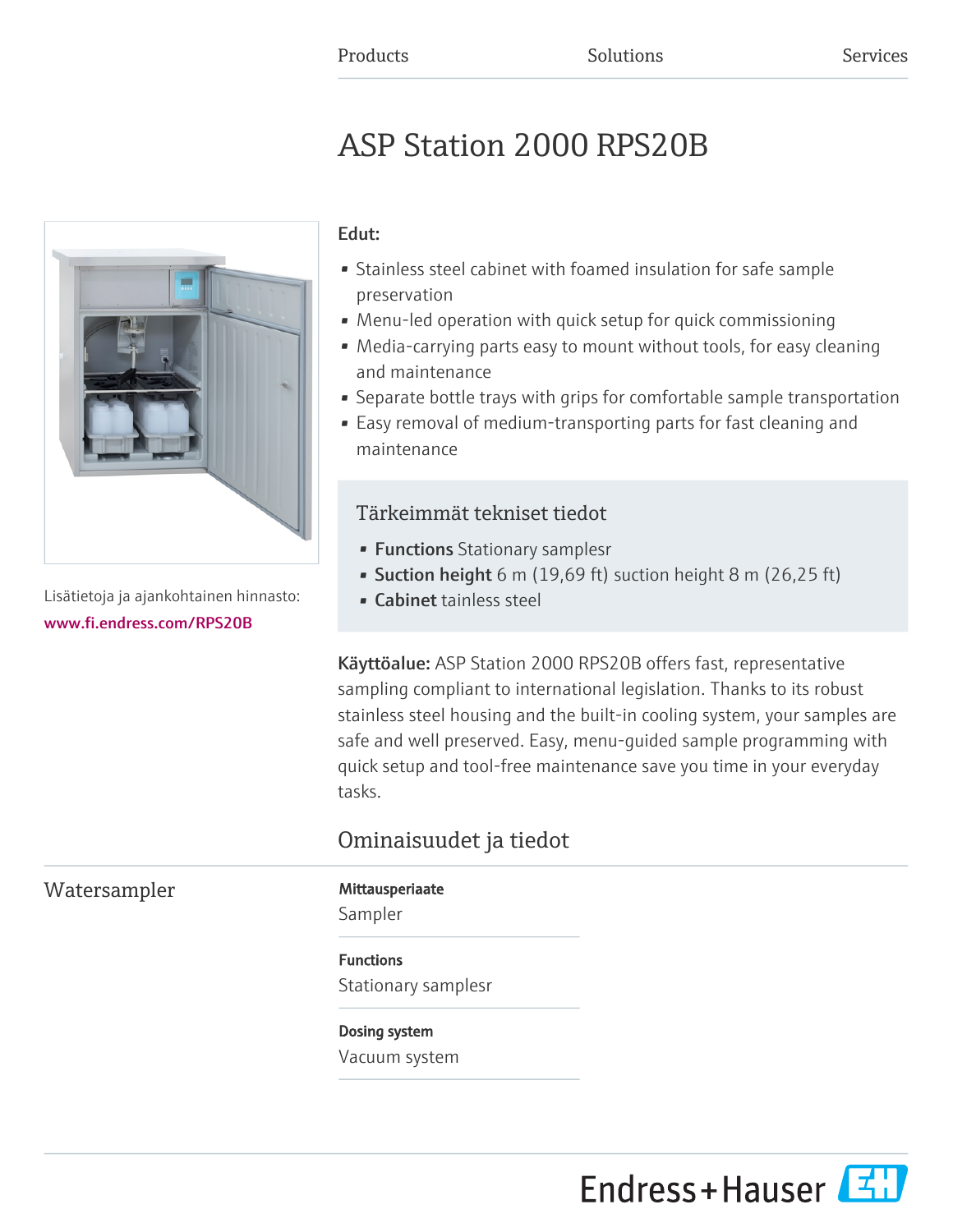### Watersampler Suction height

6 m (19,69 ft) suction height 8 m (26,25 ft)

#### Cabinet

tainless steel

#### Distribution

possible

#### **Cooling**

active: dynamic cooling unit

#### Heating

Heat exchange in foam

#### Input

Analogue: 1 Digital: 3

#### Output / communication

Relay: 3

#### Data logger

sampler statistics

#### Power supply

230 V AC, 50 Hz

#### Dimension

1.300 x890 x 740 mm (hxbxt) 51,18 x 34,7 x 28,9 inch

#### Weight

110 kg 242,51 lb